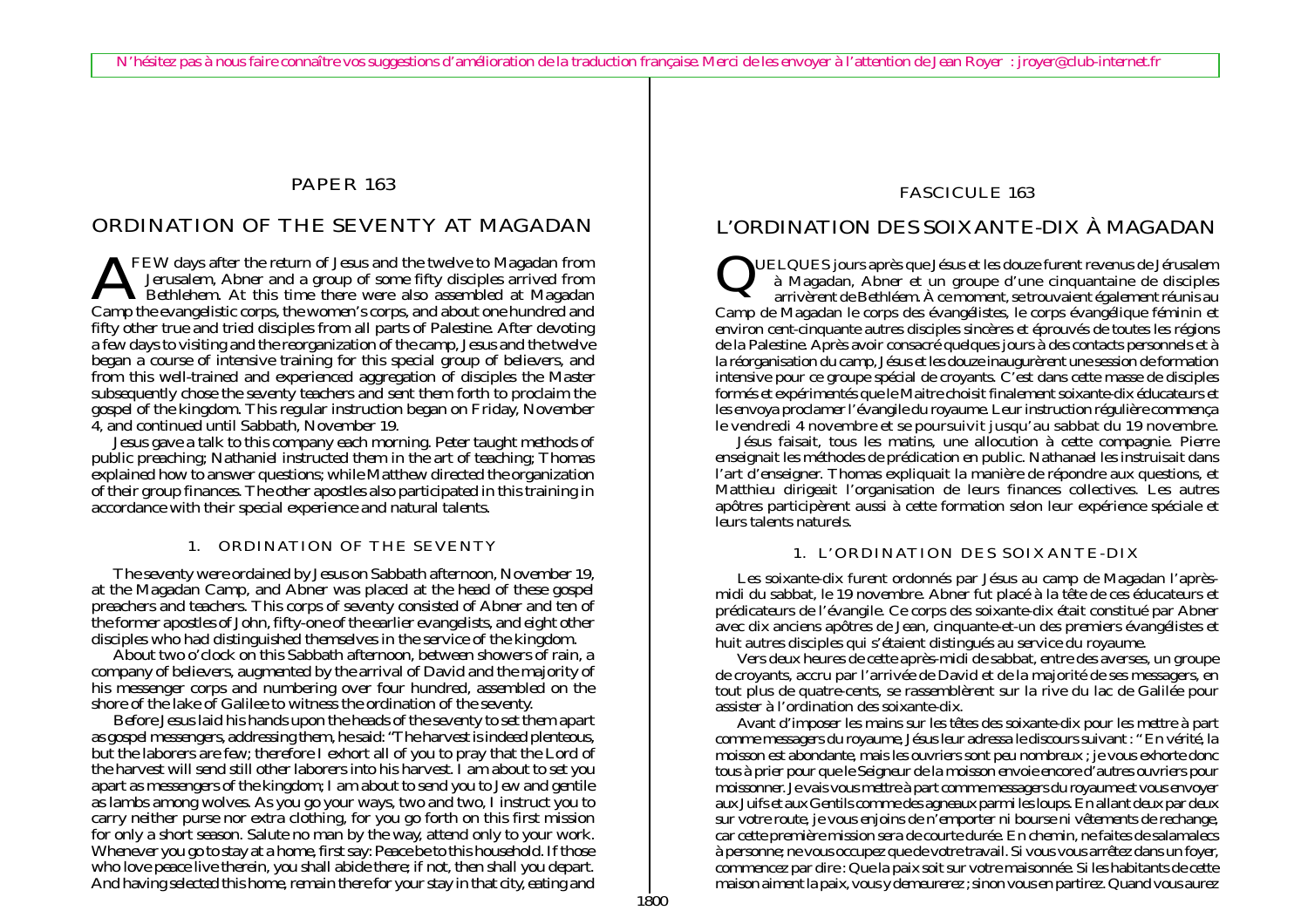#### L'ORDINATION DES SOIXANTE-

#### ORDINATION OF THE SEVENTY

drinking whatever is set before you. And you do this because the laborer is worthy of his sustenance. Move not from house to house because a better lodging may be offered. Remember, as you go forth proclaiming peace on earth and good will among men, you must contend with bitter and self-deceived enemies: therefore be as wise as serpents while you are also as harmless as doves.

"And everywhere you go, preach, saying, 'The kingdom of heaven is at hand,' and minister to all who may be sick in either mind or body. Freely you have received of the good things of the kingdom; freely give. If the people of any city receive you, they shall find an abundant entrance into the Father's kingdom; but if the people of any city refuse to receive this gospel, still shall you proclaim your message as you depart from that unbelieving community, saying, even as you leave, to those who reject your teaching: 'Notwithstanding you reject the truth, it remains that the kingdom of God has come near you.' He who hears you hears me. And he who hears me hears Him who sent me. He who rejects your gospel message rejects me. And he who rejects me rejects Him who sent me."

When Jesus had thus spoken to the seventy, he began with Abner and, as they knelt in a circle about him, laid his hands upon the head of every man.

Early the next morning Abner sent the seventy messengers into all the cities of Galilee, Samaria, and Judea. And these thirty-five couples went forth preaching and teaching for about six weeks, all of them returning to the new camp near Pella, in Perea, on Friday, December 30.

#### 2. THE RICH YOUNG MAN AND OTHERS

Over fifty disciples who sought ordination and appointment to membership in the seventy were rejected by the committee appointed by Jesus to select these candidates. This committee consisted of Andrew, Abner, and the acting head of the evangelistic corps. In all cases where this committee of three were not unanimous in agreement, they brought the candidate to Jesus, and while the Master never rejected a single person who craved ordination as a gospel messenger, there were more than a dozen who, when they had talked with Jesus, no more desired to become gospel messengers.

One earnest disciple came to Jesus, saying: "Master, I would be one of your new apostles, but my father is very old and near death; could I be permitted to return home to bury him?" To this man Jesus said: "My son, the foxes have holes, and the birds of heaven have nests, but the Son of Man has nowhere to lay his head. You are a faithful disciple, and you can remain such while you return home to minister to your loved ones, but not so with my gospel messengers. They have forsaken all to follow me and proclaim the kingdom. If you would be an ordained teacher, you must let others bury the dead while you go forth to publish the good news." And this man went away in great disappointment.

Another disciple came to the Master and said: "I would become an ordained messenger, but I would like to go to my home for a short while to comfort my family." And Jesus replied: "If you would be ordained, you must be willing to forsake all. The gospel messengers cannot have divided affections. No man, having put his hand to the plough, if he turns back, is worthy to become a messenger of the kingdom."

Then Andrew brought to Jesus a certain rich young man who was a devout believer, and who desired to receive ordination. This young man, Matadormus,

choisi un foyer, restez-y pendant tout votre séjour dans cette ville, mangeant et buvant ce que l'on vous offrira. Vous ferez cela parce que l'ouvrier mérite sa subsistance. Ne vous déplacez pas de maison en maison pour accepter un meilleur logement. Souvenezvous qu'en allant proclamer la paix sur terre et la bonne volonté parmi les hommes, il vous faudra lutter contre des ennemis acharnés qui se trompent eux mêmes. Soyez donc prudents comme des serpents tout en restant inoffensifs comme des colombes.

Partout où vous irez, prêchez en disant : 'Le royaume des cieux est à portée de la main', et soignez tous ceux qui souffrent dans leur mental ou dans leur corps. Vous avez reçu libéralement les bonnes choses du royaume ; donnez libéralement. Si les habitants d'une ville vous accueillent, ils trouveront une large entrée dans le royaume du Père. Mais, si les gens d'une ville refusent de recevoir cet évangile, vous proclamerez néanmoins votre message en quittant cette communauté incroyante ; à ceux qui repousseront votre enseignement, vous direz en partant : 'Bien que vous repoussiez la vérité, il n'en reste pas moins que le royaume de Dieu s'est approché de vous.' Quiconque vous entend m'entend aussi, et quiconque m'entend entend Celui qui m'a envoyé. Quiconque rejette votre message évangélique me rejette, et quiconque me rejette rejette aussi Celui qui m'a envoyé."

Après que Jésus leur eut ainsi parlé, les soixante-dix s'agenouillèrent en cercle autour de lui, et il imposa les mains sur la tête de chacun d'eux en commençant par Abner.

Le lendemain matin de bonne heure, Abner envoya les soixante-dix évangélistes, deux par deux, vers toutes les villes de Galilée, de Samarie et de Judée. Les trente-cinq groupes allèrent prêcher et enseigner pendant six semaines ; ils revinrent tous le vendredi 30 décembre au nouveau camp près de Pella, en Pérée.

#### 2. LE JEUNE HOMME RICHE ET DIVERS AUTRES CAS

Plus de cinquante disciples qui désiraient l'ordination et l'admission parmi les soixante-dix furent éliminés par le comité que Jésus avait nommé pour sélectionner les candidats. Ce comité était composé d'André, d'Abner et du chef en fonction du corps évangélique. Dans tous les cas où le comité des trois n'était pas unanime, le candidat était amené devant Jésus. Le Maitre ne rejeta aucun homme profondément désireux de recevoir l'ordination de messager évangélique, mais après s'être entretenus avec Jésus, plus d'une douzaine de postulants ne désirèrent plus devenir messagers évangéliques.

Un disciple sincère vint trouver Jésus en disant : " Maitre, je voudrais être l'un des nouveaux apôtres, mais mon père est très âgé et sa fin est proche ; me permettrais-tu de rentrer chez moi pour l'enterrer ? " Jésus répondit à cet homme : " Mon fils, les renards ont des tanières et les oiseaux du ciel ont des nids, mais le Fils de l'Homme n'a nulle part où reposer sa tête. Tu es un disciple fidèle, et tu peux le rester tout en retournant chez toi soigner ceux que tu aimes, mais il n'en est pas de même pour les messagers de mon évangile. Ils ont tout abandonné pour me suivre et proclamer mon royaume. Si tu veux être ordonné instructeur, il faut que tu laisses les autres enterrer les morts pendant que tu vas publier la bonne nouvelle." Et cet homme s'en alla fort déçu.

Un autre disciple vint vers le Maitre et dit : " Je désire être ordonné messager, mais je voudrais passer un peu de temps chez moi pour réconforter ma famille." Jésus lui répondit : " Si tu désires l'ordination, il faut que tu acceptes de tout abandonner. Les messagers de l'évangile ne peuvent diviser leur affection. Nul homme ayant mis la main à la charrue n'est digne de devenir un messager du royaume s'il revient en arrière."

André amena ensuite à Jésus un jeune homme riche, qui était un croyant dévoué et désirait recevoir l'ordination. Ce jeune homme, nommé Matadormus,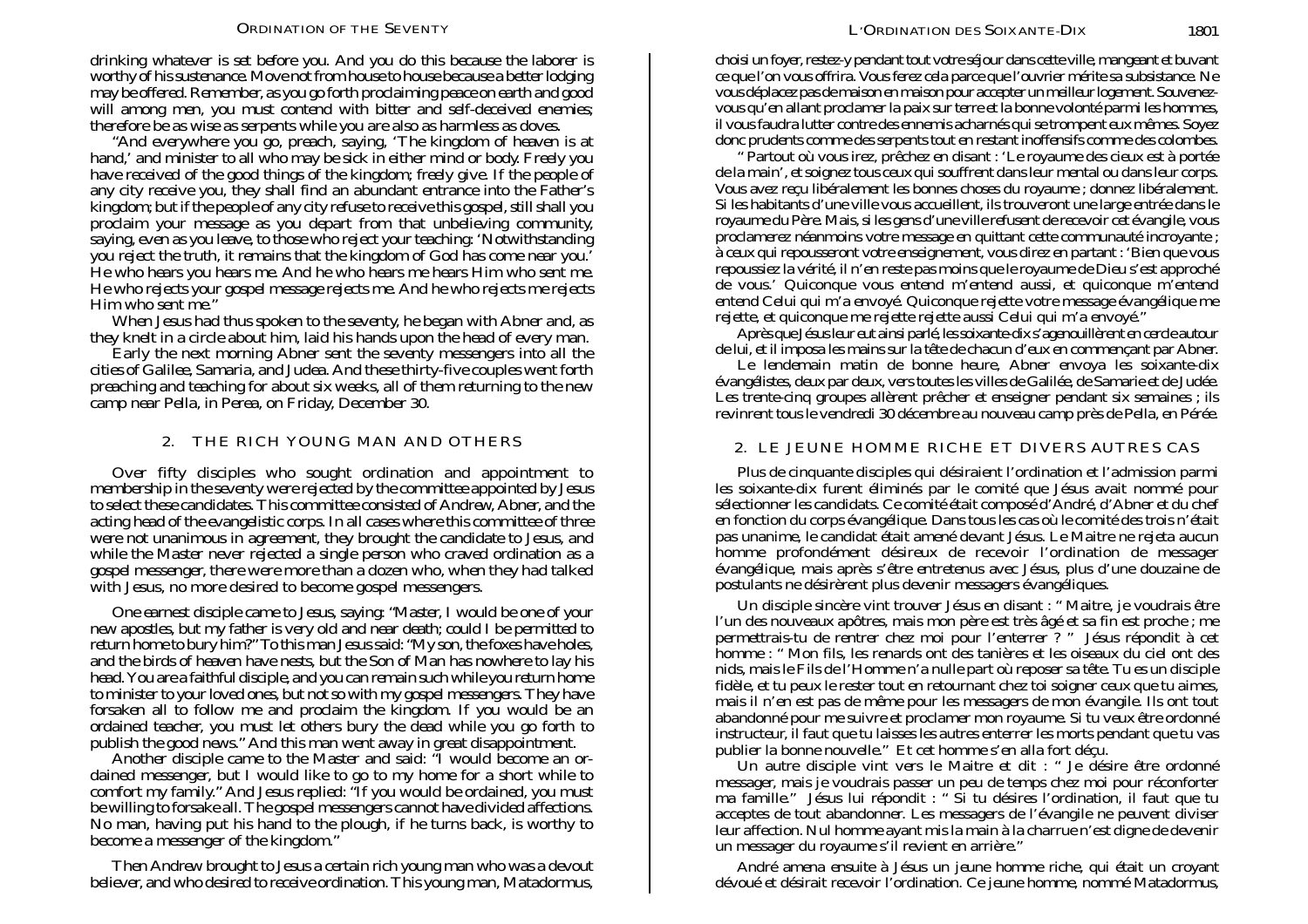was a member of the Jerusalem Sanhedrin; he had heard Jesus teach and had been subsequently instructed in the gospel of the kingdom by Peter and the other apostles. Jesus talked with Matadormus concerning the requirements of ordination and requested that he defer decision until after he had thought more fully about the matter. Early the next morning, as Jesus was going for a walk, this young man accosted him and said: "Master, I would know from you the assurances of eternal life. Seeing that I have observed all the commandments from my youth, I would like to know what more I must do to gain eternal life?" In answer to this question Jesus said: "If you keep all the commandments—do not commit adultery, do not kill, do not steal, do not bear false witness, do not defraud, honor your parents—you do well, but salvation is the reward of faith, not merely of works. Do you believe this gospel of the kingdom?" And Matadormus answered: "Yes, Master, I do believe everything you and your apostles have taught me." And Jesus said, "Then are you indeed my disciple and a child of the kingdom."

Then said the young man: "But, Master, I am not content to be your disciple; I would be one of your new messengers." When Jesus heard this, he looked down upon him with a great love and said: "I will have you to be one of my messengers if you are willing to pay the price, if you will supply the one thing which you lack." Matadormus replied: "Master, I will do anything if I may be allowed to follow you." Jesus, kissing the kneeling young man on the forehead, said: "If you would be my messenger, go and sell all that you have and, when you have bestowed the proceeds upon the poor or upon your brethren, come and follow me, and you shall have treasure in the kingdom of heaven."

When Matadormus heard this, his countenance fell. He arose and went away sorrowful, for he had great possessions. This wealthy young Pharisee had been raised to believe that wealth was the token of God's favor. Jesus knew that he was not free from the love of himself and his riches. The Master wanted to deliver him from the *love* of wealth, not necessarily from the wealth. While the disciples of Jesus did not part with all their worldly goods, the apostles and the seventy did. Matadormus desired to be one of the seventy new messengers, and that was the reason for Jesus' requiring him to part with all of his temporal possessions.

Almost every human being has some one thing which is held on to as a pet evil, and which the entrance into the kingdom of heaven requires as a part of the price of admission. If Matadormus had parted with his wealth, it probably would have been put right back into his hands for administration as treasurer of the seventy. For later on, after the establishment of the church at Jerusalem, he did obey the Master's injunction, although it was then too late to enjoy membership in the seventy, and he became the treasurer of the Jerusalem church, of which James the Lord's brother in the flesh was the head.

Thus always it was and forever will be: Men must arrive at their own decisions. There is a certain range of the freedom of choice which mortals may exercise. The forces of the spiritual world will not coerce man; they allow him to go the way of his own choosing.

Jesus foresaw that Matadormus, with his riches, could not possibly become an ordained associate of men who had forsaken all for the gospel; at the same time, he saw that, without his riches, he would become the ultimate leader of all of them. But, like Jesus' own brethren, he never became great in the kingdom était membre du sanhédrin de Jérusalem. Il avait entendu Jésus enseigner, puis avait été instruit dans l'évangile du royaume par Pierre et les autres apôtres. Jésus s'entretint avec Matadormus des exigences de l'ordination et lui demanda de différer sa décision jusqu'à plus ample réflexion sur la question. Le lendemain matin de bonne heure, tandis que Jésus partait faire un tour, le jeune homme l'aborda en disant : " Maitre, je voudrais connaître de toi les assurances de la vie éternelle. Vu que j'ai observé tous les commandements depuis ma jeunesse, je voudrais savoir ce qu'il faut faire de plus pour avoir la vie éternelle." En réponse à cette question, Jésus dit : " Si tu gardes tous les commandements—tu ne commettras pas d'adultère, tu ne tueras point, tu ne déroberas pas, tu ne porteras pas de faux témoignage, tu ne feras point de tort, tu honoreras tes parents—tu agis bien, mais le salut récompense la foi, et non simplement les oeuvres. Crois-tu à cet évangile du royaume ?" Matadormus répondit : " Oui Maitre, je crois tout ce que toi et tes apôtres, vous m'avez enseigné." Jésus dit : " Alors, tu es en vérité mon disciple et un enfant du royaume.'

Ensuite le jeune homme dit : " Maitre, il ne me suffit pas d'être ton disciple ; je voudrais être un de tes nouveaux messagers." Lorsque Jésus entendit cela, il le regarda avec un grand amour et dit : " Je t'accepterai comme l'un de mes messagers si tu veux payer le prix et fournir la seule chose qui te manque." Matadormus répondit :"Maitre, je ferai n'importe quoi pour avoir la permission de te suivre." Jésus embrassa sur le front le jeune homme agenouillé et lui dit : " Si tu veux être mon messager, va vendre tout ce que tu possèdes ; lorsque tu en auras donné le montant aux pauvres ou à tes frères, reviens et suis-moi, et tu auras un trésor dans le royaume des cieux." À l'audition de ces paroles, Matadormus perdit contenance. Il se leva et

s'en alla tristement, car il possédait de grands biens. Ce jeune pharisien riche avait été élevé dans la croyance que la fortune était le signe de la faveur de Dieu. Jésus savait que Matadormus n'était pas libéré de l'amour de lui-même et de ses richesses. Le Maitre voulait le délivrer de l*'amour* de la richesse, pas nécessairement de la richesse. Les disciples de Jésus ne se dépouillaient pas de tous leur biens terrestres, mais les apôtres et les soixante-dix le faisaient. Matadormus désirait être l'un des soixante-dix nouveaux messagers, et c'est pourquoi Jésus lui demanda de renoncer à toutes ses possessions matérielles.

Presque tout être humain a une chose à laquelle il s'attache comme à un mal familier, et à laquelle il lui faut renoncer comme partie du prix d'admission au royaume des cieux. Si Matadormus s'était séparé de sa fortune, elle lui aurait probablement été aussitôt restituée pour qu'il la gère comme trésorier des soixante-dix. Ultérieurement en effet, lors de l'établissement de l'Église à Jérusalem, Matadormus obéit à l'injonction du Maitre, bien qu'il fût alors trop tard pour bénéficier de l'admission parmi les soixante-dix. Il devint trésorier de l'Église de Jérusalem, dont le chef était Jacques, frères de Jésus par le sang.

Il en a toujours été ainsi et il en sera toujours ainsi : il faut que les hommes prennent leurs propres décisions. Les mortels peuvent exercer librement leur choix dans un domaine d'une certaine étendue. Les forces du monde spirituel ne cherchent pas à contraindre l'homme ; elles lui permettent de suivre la voie qu'il a lui-même choisie.

Jésus prévoyait que Matadormus, avec sa fortune, ne pourrait être ordonné comme associé d'hommes qui avaient renoncé à tout pour l'évangile. En même temps, il voyait que, si Matadormus se dépouillait de sa fortune, il deviendrait le dirigeant suprême d'eux tous. Mais, de même que les propres frères de Jésus,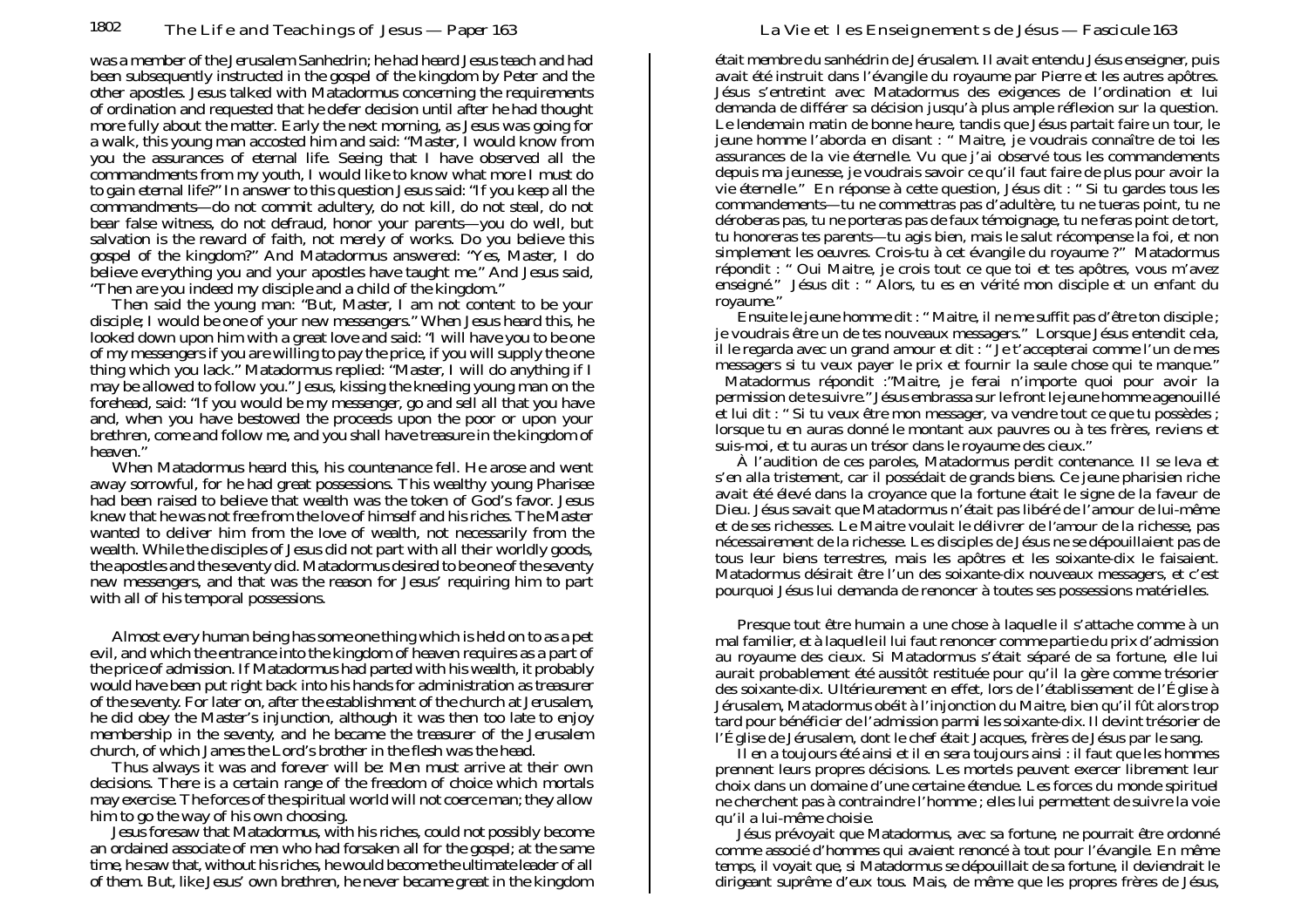because he deprived himself of that intimate and personal association with the Master which might have been his experience had he been willing to do at this time the very thing which Jesus asked, and which, several years subsequently, he actually did.

Riches have nothing directly to do with entrance into the kingdom of heaven, but the *love of wealth does*. The spiritual loyalties of the kingdom are incompatible with servility to materialistic mammon. Man may not share his supreme loyalty to a spiritual ideal with a material devotion.

Jesus never taught that it was wrong to have wealth. He required only the twelve and the seventy to dedicate all of their worldly possessions to the common cause. Even then, he provided for the profitable liquidation of their property, as in the case of the Apostle Matthew. Jesus many times advised his well-to-do disciples as he taught the rich man of Rome. The Master regarded the wise investment of excess earnings as a legitimate form of insurance against future and unavoidable adversity. When the apostolic treasury was overflowing, Judas put funds on deposit to be used subsequently when they might suffer greatly from a diminution of income. This Judas did after consultation with Andrew. Jesus never personally had anything to do with the apostolic finances except in the disbursement of alms. But there was one economic abuse which he many times condemned, and that was the unfair exploitation of the weak, unlearned, and less fortunate of men by their strong, keen, and more intelligent fellows. Jesus declared that such inhuman treatment of men, women, and children was incompatible with the ideals of the brotherhood of the kingdom of heaven.

#### 3. THE DISCUSSION ABOUT WEALTH

By the time Jesus had finished talking with Matadormus, Peter and a number of the apostles had gathered about him, and as the rich young man was departing, Jesus turned around to face the apostles and said: "You see how difficult it is for those who have riches to enter fully into the kingdom of God! Spiritual worship cannot be shared with material devotions; no man can serve two masters. You have a saying that it is 'easier for a camel to go through the eye of a needle than for the heathen to inherit eternal life.' And I declare that it is as easy for this camel to go through the needle's eye as for these self-satisfied rich ones to enter the kingdom of heaven."

When Peter and the apostles heard these words, they were astonished exceedingly, so much so that Peter said: "Who then, Lord, can be saved? Shall all who have riches be kept out of the kingdom?" And Jesus replied: "No, Peter, but all who put their trust in riches shall hardly enter into the spiritual life that leads to eternal progress. But even then, much which is impossible to man is not beyond the reach of the Father in heaven; rather should we recognize that with God all things are possible."

As they went off by themselves, Jesus was grieved that Matadormus did not remain with them, for he greatly loved him. And when they had walked down by the lake, they sat there beside the water, and Peter, speaking for the twelve (who were all present by this time), said: "We are troubled by your words to the rich young man. Shall we require those who would follow you to give up all their worldly goods?" And Jesus said: "No, Peter, only those who would become apostles, and who desire to live with me as you do and as one family. But the Father requires that the affections of his children be pure and undivided. WhatMatadormus ne devint jamais grand dans le royaume parce qu'il s'était privé luimême de cette association intime et personnelle avec le Maitre, dont il aurait pu faire l'expérience, s'il avait voulu exécuter sur-le-champ l'acte que Jésus lui demandait, acte qu'il accomplit d'ailleurs quelques années plus tard.

Les richesses n'ont pas de rapports directs avec l'entrée dans le royaume des cieux, mais l*'amour des richesses en <sup>a</sup>*. L'allégeance spirituelle envers le royaume est incompatible avec la servilité envers le mammon matérialiste. Les hommes ne peuvent partager avec une dévotion matérielle leur fidélité suprême à un idéal spirituel.

Jésus n'enseigna jamais qu'il fût mauvais d'avoir de la fortune. Il demanda seulement aux douze et aux soixante-dix de consacrer toutes leurs possessions terrestres à la cause commune. Même alors, il veilla à ce que leurs biens fussent liquidés avantageusement, comme ce fut le cas pour l'apôtre Matthieu. Jésus donna maintes fois des conseils à ses disciples fortunés comme il en avait donné au riche citoyen de Rome. Le Maitre considérait le sage investissement des excédents de revenus comme une forme légitime d'assurance contre l'inévitable adversité future. Quand la trésorerie apostolique dépassait les besoins, Judas mettait des fonds en dépôt pour les employer ultérieurement dans le cas où les apôtres seraient amenés à souffrir beaucoup d'une diminution de revenus. Judas opérait ainsi après consultation avec André. Jamais Jésus ne s'occupait des finances apostoliques, sauf pour le déboursement des aumônes. Toutefois, il y avait un abus économique qu'il condamna à maintes reprises : c'était l'exploitation injuste des faibles, des ignorants et des moins fortunés par leurs semblables forts, âpres au gain et plus intelligents. Jésus déclara que ce traitement inhumain des hommes, des femmes et des enfants était incompatible avec les idéaux de la fraternité du royaume des cieux.

#### 3. LA DISCUSSION SUR LA RICHESSE

Pendant que Jésus terminait son entretien avec Matadormus, Pierre et quelques apôtres s'étaient réunis autour de lui. Tandis que le jeune homme riche s'en allait, Jésus se tourna vers les apôtres et leur dit : " Vous voyez combien il est difficile pour les riches d'entrer totalement dans le royaume de Dieu ! On ne peut partager l'adoration spirituelle avec les dévotions matérielles. Nul ne peut servir deux maitres. Selon l'un de vos dictons, 'il est plus facile à un chameau de passer par le trou d'une aiguille que pour les païens d'hériter de la vie éternelle'. Je déclare qu'il est tout aussi facile à ce chameau de passer par le trou de l'aiguille qu'à ces riches, satisfaits d'eux-mêmes, d'entrer dans le royaume des cieux."

Lorsque Pierre et les apôtres entendirent ces paroles, ils furent extrêmement étonnés, au point que Pierre dit : " Alors, Seigneur, qui peut être sauvé ? Tous ceux qui ont des richesses seront-ils tenus à l'écart du royaume ? " Jésus répondit : " Non, Pierre, mais tous ceux qui mettent leur confiance dans les richesses ont peu de chances d'entrer dans la vie spirituelle conduisant au progrès éternel. Mais, même dans ce cas, beaucoup de choses impossibles aux hommes ne sont pas hors de la portée du Père qui est aux cieux ; nous devrions plutôt reconnaître qu'avec Dieu toutes les choses sont possibles."

Tandis qu'ils s'en allaient, Jésus fut attristé de ce que Matadormus ne soit pas resté avec eux, car il l'aimait beaucoup. Quand ils furent descendus auprès du lac, ils s'assirent au bord de l'eau, et Pierre, parlant au nom des douze (alors tous réunis) dit : " Nous sommes troublés par ton discours au jeune homme riche. Exigerons-nous de tous ceux qui voudraient te suivre de renoncer à tous leurs biens terrestres ?" Jésus dit : " Non, Pierre, mais seulement de ceux qui voudraient devenir apôtres et vivre avec moi comme vous, en formant une seule famille. Mais le Père exige que l'affection de ses enfants soit pure et indivise. Toute chose ou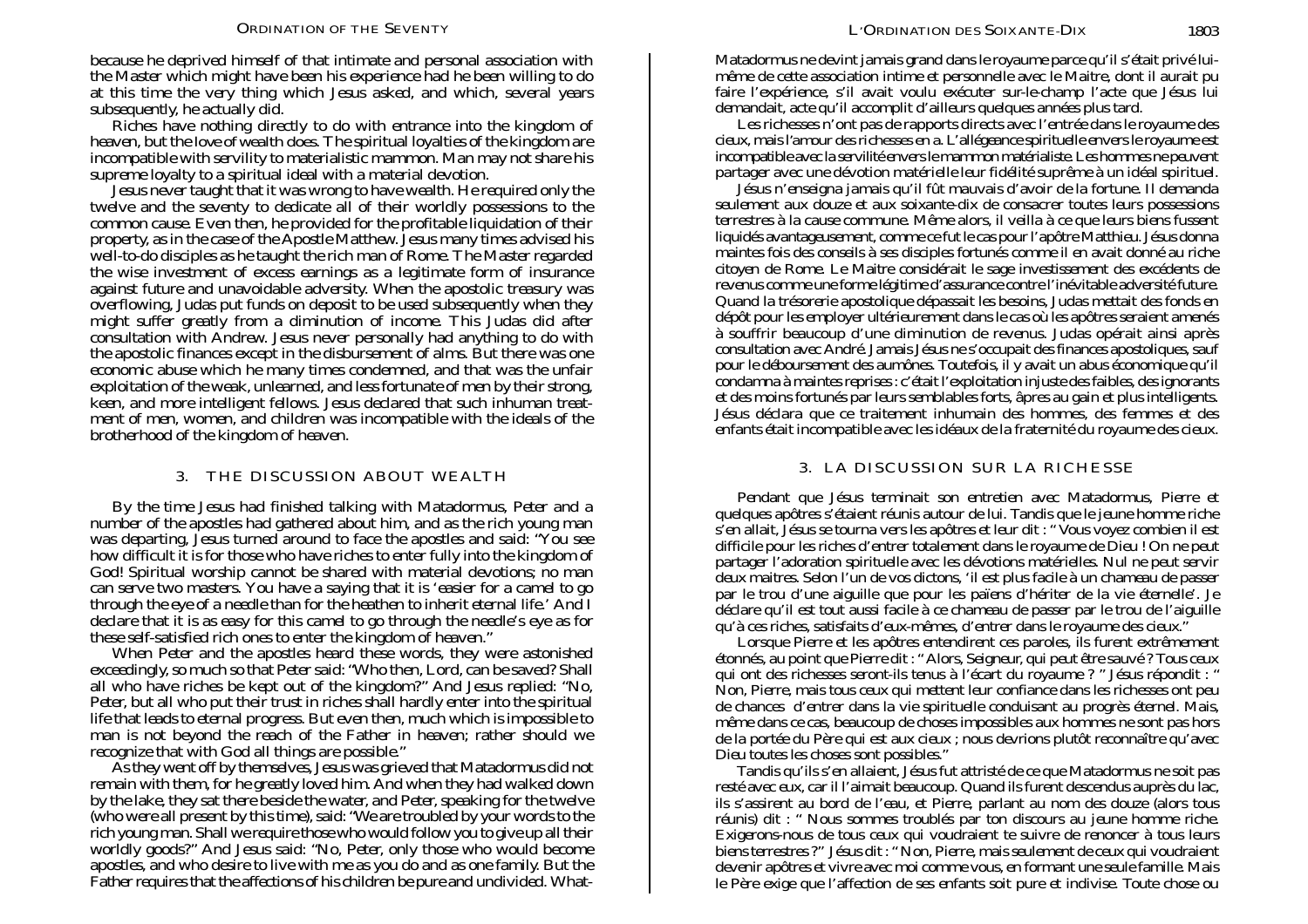ever thing or person comes between you and the love of the truths of the kingdom, must be surrendered. If one's wealth does not invade the precincts of the soul, it is of no consequence in the spiritual life of those who would enter the kingdom."

And then said Peter, "But, Master, we have left everything to follow vou, what then shall we have?" And Jesus spoke to all of the twelve: "Verily, verily, I say to you, there is no man who has left wealth, home, wife, brethren, parents, or children for my sake and for the sake of the kingdom of heaven who shall not receive manifold more in this world, perhaps with some persecutions, and in the world to come eternal life. But many who are first shall be last, while the last shall often be first. The Father deals with his creatures in accordance with their needs and in obedience to his just laws of merciful and loving consideration for the welfare of a universe.

"The kingdom of heaven is like a householder who was a large employer of men, and who went out early in the morning to hire laborers to work in his vineyard. When he had agreed with the laborers to pay them a denarius a day, he sent them into the vineyard. Then he went out about nine o'clock, and seeing others standing in the market place idle, he said to them: 'Go you also to work in my vineyard, and whatsoever is right I will pay you.' And they went at once to work. Again he went out about twelve and about three and did likewise. And going to the market place about five in the afternoon, he found still others standing idle, and he inquired of them, 'Why do you stand here idle all the day?' And the men answered, 'Because nobody has hired us.' Then said the householder: 'Go you also to work in my vineyard, and whatever is right I will pay you.'

"When evening came, this owner of the vineyard said to his steward: 'Call the laborers and pay them their wages, beginning with the last hired and ending with the first.' When those who were hired about five o'clock came, they received a denarius each, and so it was with each of the other laborers. When the men who were hired at the beginning of the day saw how the later comers were paid, they expected to receive more than the amount agreed upon. But like the others every man received only a denarius. And when each had received his pay, they complained to the householder, saying: 'These men who were hired last worked only one hour, and yet you have paid them the same as us who have borne the burden of the day in the scorching sun.'

"Then answered the householder: 'My friends, I do you no wrong. Did not each of you agree to work for a denarius a day? Take now that which is yours and go your way, for it is my desire to give to those who came last as much as I have given to you. Is it not lawful for me to do what I will with my own? or do you begrudge my generosity because I desire to be good and to show mercy?'"

#### 4. FAREWELL TO THE SEVENTY

It was a stirring time about the Magadan Camp the day the seventy went forth on their first mission. Early that morning, in his last talk with the seventy, Jesus placed emphasis on the following:

1. The gospel of the kingdom must be proclaimed to all the world, to gentile as well as to Jew.

2. While ministering to the sick, refrain from teaching the expectation of miracles.

personne qui s'interpose entre vous et l'amour des vérités du royaume doit être abandonnée. Si la fortune des gens n'envahit pas le domaine de leur âme, elle est sans conséquences dans la vie spirituelle de ceux qui voudraient entrer dans le royaume."

Pierre dit ensuite : " Mais, Maitre, nous avons tout quitté pour te suivre ; alors que possèderons-nous ? " Jésus s'adressa à l'ensemble des douze et dit : " En vérité, en vérité, je vous le dis, quiconque aura renoncé à sa fortune, à son foyer, à sa femme, à ses frères, à ses parents ou à ses enfants, par amour pour moi et pour le royaume des cieux, recevra maintes fois davantage dans ce monde, peut-être accompagné de quelques persécutions ; et, dans le monde à venir, il recevra la vie éternelle. Beaucoup de ceux qui sont les premiers seront les derniers, tandis que les derniers seront souvent les premiers. Le Père traite ses créatures selon leurs besoins et conformément à ses justes lois de considération aimante et miséricordieuse pour le bien-être d'un univers.

" Le royaume des cieux ressemble à un propriétaire, employant beaucoup de main-d'oeuvre, qui alla le matin de bonne heure embaucher des ouvriers pour travailler dans son vignoble. Quand il eut convenu avec eux de les payer un denier par jour, il les envoya dans sa vigne. Puis, il sortit vers neuf heures et, voyant d'autres désoeuvrés sur la place du marché, il leur dit : 'Allez aussi travailler dans mon vignoble ; je vous payerai ce qui est juste.' Et ils allèrent aussitôt travailler. Le propriétaire sortit de nouveau vers midi, puis vers trois heures, et agit encore de même. Retournant une nouvelle fois vers cinq heures de l'après-midi sur la place du marché, il trouva encore d'autres oisifs et leur demanda : 'Pourquoi restez-vous ici toute la journée à ne rien faire ?' Les hommes répondirent : 'Parce que personne ne nous a embauchés.' Le propriétaire leur dit : 'Allez aussi

travailler dans mon vignoble, je vous payerai ce qui est juste.' " À la tombée de la nuit, le propriétaire du vignoble dit à son intendant : 'Appelle les ouvriers et paye-leur les gages, en commençant par les derniers embauchés et en finissant par les premiers.' Quand arrivèrent ceux qui avaient été embauchés à cinq heures de l'après-midi, ils reçurent chacun un denier, et tous les autres reçurent le même salaire. Quand les hommes embauchés en début de journée virent le prix payé aux derniers venus, ils s'attendirent à recevoir plus que le salaire convenu. Mais chacun ne reçut qu'un denier comme les autres. Après avoir tous été payés, ils se plaignirent au propriétaire en disant : 'Les hommes embauchés les derniers n'ont travaillé qu'une heure, et, cependant, tu leur as donné le même salaire qu'à nous, qui avons peiné toute la journée sous le soleil brûlant.'

" Le propriétaire répondit : 'Mes amis, je ne vous porte pas préjudice. Chacun de vous n'a-t-il pas accepté de travailler pour un denier par jour ? Prenez maintenant ce qui vous revient et allez votre chemin, car c'est mon désir de donner aux derniers venus la même somme qu'à vous. N'ai-je pas le droit de disposer comme il me plaît de ce qui m'appartient ? Ou bien me reprochez-vous ma générosité parce que je cherche à faire montre de bonté et de miséricorde ?' "

# 4. LES ADIEUX AUX SOIXANTE-DIX

Le jour où les soixante-dix partirent pour leur première mission fut un moment émouvant au camp de Magadan. Le matin de bonne heure, dans son dernier entretien avec les soixante-dix, le Maitre insista sur les points suivants :

1. L'évangile du royaume doit être proclamé dans le monde entier, aux Gentils comme aux Juifs.

2. En soignant les malades, abstenez-vous de leur enseigner à espérer des miracles.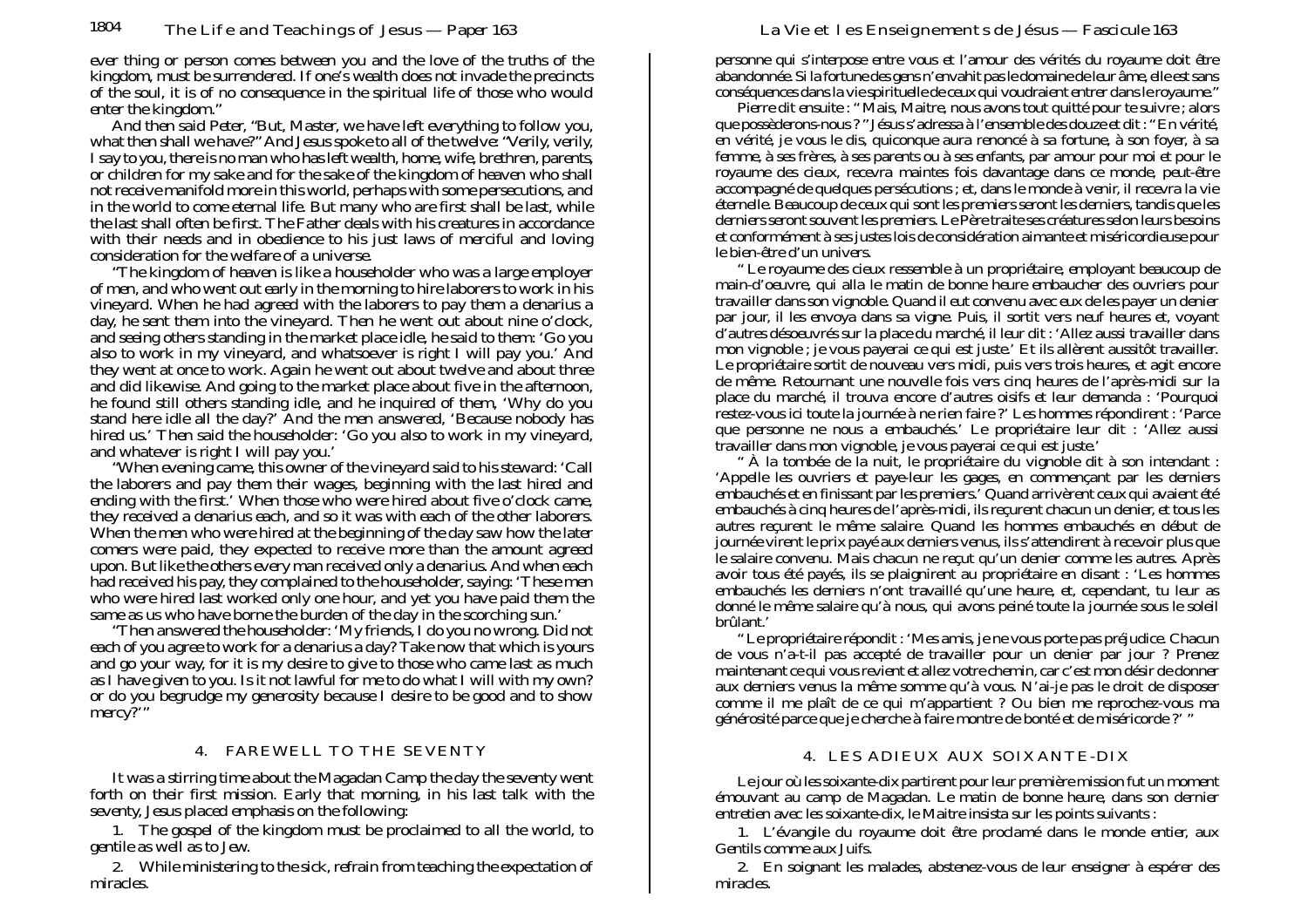3. Proclaim a spiritual brotherhood of the sons of God, not an outward kingdom of worldly power and material glory.

4. Avoid loss of time through overmuch social visiting and other trivialities which might detract from wholehearted devotion to preaching the gospel.

5. If the first house to be selected for a headquarters proves to be a worthy home, abide there throughout the sojourn in that city.

6. Make clear to all faithful believers that the time for an open break with the religious leaders of the Jews at Jerusalem has now come.

7. Teach that man's whole duty is summed up in this one commandmeighbor as your self. (This they were to teach as man's whole duty in place of the 613 rules of living expounded by the Pharisees.)

When Jesus had talked thus to the seventy in the presence of all the apostles and disciples, Simon Peter took them off by themselves and preached to them their ordination sermon, which was an elaboration of the Master's charge given at the time he laid his hands upon them and set them apart as messengers of the kingdom. Peter exhorted the seventy to cherish in their experience the following virtues:

1. *Consecrated devotion.* To pray always for more laborers to be sent forth into the gospel harvest. He explained that, when one so prays, he will the more likely say, "Here am I; send me." He admonished them to neglect not their daily worship.

2. *True courage.* He warned them that they would encounter hostility and be certain to meet with persecution. Peter told them their mission was no undertaking for cowards and advised those who were afraid to step out before they started. But none withdrew.

3. *Faith and trust.* They must go forth on this short mission wholly unprovided for; they must trust the Father for food and shelter and all other things needful.

4. *Zeal and initiative.* They must be possessed with zeal and intelligent enthusiasm; they must attend strictly to their Master's business. Oriental salutation was a lengthy and elaborate ceremony; therefore had they been instructed to "salute no man by the way," which was a common method of exhorting one to go about his business without the waste of time. It had nothing to do with the matter of friendly greeting.

5. *Kindness and courtesy.* The Master had instructed them to avoid unnecessary waste of time in social ceremonies, but he enjoined courtesy toward all with whom they should come in contact. They were to show every kindness to those who might entertain them in their homes. They were strictly warned against leaving a modest home to be entertained in a more comfortable or influential one.

6. *Ministry to the sick.* The seventy were charged by Peter to search out the sick in mind and body and to do everything in their power to bring about the alleviation or cure of their maladies.

And when they had been thus charged and instructed, they started out, two and two, on their mission in Galilee, Samaria, and Judea.

3. Proclamez une fraternité spirituelle des fils de Dieu, et non un royaume extérieur de puissance dans ce monde et de gloire matérielle.

4. Evitez de perdre du temps par un excès de visites de politesse et d'autres banalités ; elles pourraient vous empêcher de vous consacrer de tout coeur à la prédication de l'évangile.

5. Si la première maison que vous aurez choisie comme quartier général dans une ville se révèle un foyer méritant, demeurez-y durant tout votre séjour dans cette ville.

6. Expliquez à tous les croyants fidèles que l'heure est maintenant venue de rompre ouvertement avec les chefs religieux des Juifs à Jérusalem.

7. Enseignez que la totalité du devoir des hommes est résumée dans cet unique commandement : Aime le Seigneur ton Dieu de tout ton mental et de toute ton âme, et aime ton prochain comme toi-même. (Ils devaient enseigner cela comme représentant la totalité du devoir des hommes en remplacement des 613 règles de vie préconisées par les pharisiens.)

Après que Jésus eut ainsi parlé aux soixante-dix en présence de tous les apôtres et disciples, Simon Pierre les prit à part et leur prêcha leur sermon d'ordination. Ce fut un développement des recommandations faites par le Maitre au moment où il leur avait imposé les mains et les avait sélectionnés comme messagers du royaume. Pierre exhorta les soixante-dix à chérir, dans leur expérience, les vertus suivantes :

1. *La dévotion consacrée*. Prier toujours pour qu'un plus grand nombre d'ouvriers soient envoyés à la moisson évangélique. Il expliqua qu'en priant ainsi, chacun tendrait davantage à dire : " Me voici, envoie-moi." Il leur recommanda de ne pas négliger leur adoration quotidienne.

2. *Le vrai courage*. Pierre les prévint qu'ils rencontreraient de l'hostilité et qu'ils pouvaient être certains d'être confrontés à la persécution. Il leur dit que leur mission n'était pas une entreprise de lâches, et recommanda à ceux qui avaient peur, de renoncer à partir. Mais aucun des soixante-dix ne se retira.

3. *La foi et la confiance*. Ils devaient partir pour cette courte mission les mains complètement vides. Ils devaient faire confiance au Père pour leur nourriture, leur logement et tous leurs autres besoins.

4. *Le zèle et l'initiative*. Ils devaient être remplis de zèle et d'un enthousiasme intelligent ; ils devaient s'occuper strictement des affaires de leur Maitre. La cérémonie des salamalecs orientaux était longue et minutieuse ; c'est pourquoi Jésus leur avait recommandé de " ne saluer personne en chemin" . C'était une expression courante pour exhorter quelqu'un à vaquer à ses affaires sans perdre de temps. Elle n'avait rien à voir avec la question des salutations amicales.

5. *L'amabilité et la courtoisie*. Le Maitre leur avait ordonné d'éviter d'inutiles pertes de temps en cérémonies sociales, mais recommandé la courtoisie envers toutes les personnes avec lesquelles ils entreraient en contact. Ils devaient être extrêmement aimables envers les hôtes qui les entretiendraient à leur foyer. Ils furent strictement mis en garde contre le fait de quitter un foyer modeste pour être entretenus dans un foyer plus confortable ou plus influent.

6. *Les soins aux malades*. Pierre donna pour instruction aux soixante-dix de rechercher ceux qui souffraient dans leur mental et dans leur corps, et de faire tout ce qui était en leur pouvoir pour alléger ou guérir leurs maux..

Après avoir ainsi reçu leurs ordres et leurs instructions, ils partirent deux par deux pour leur mission en Galilée, en Samarie et en Judée.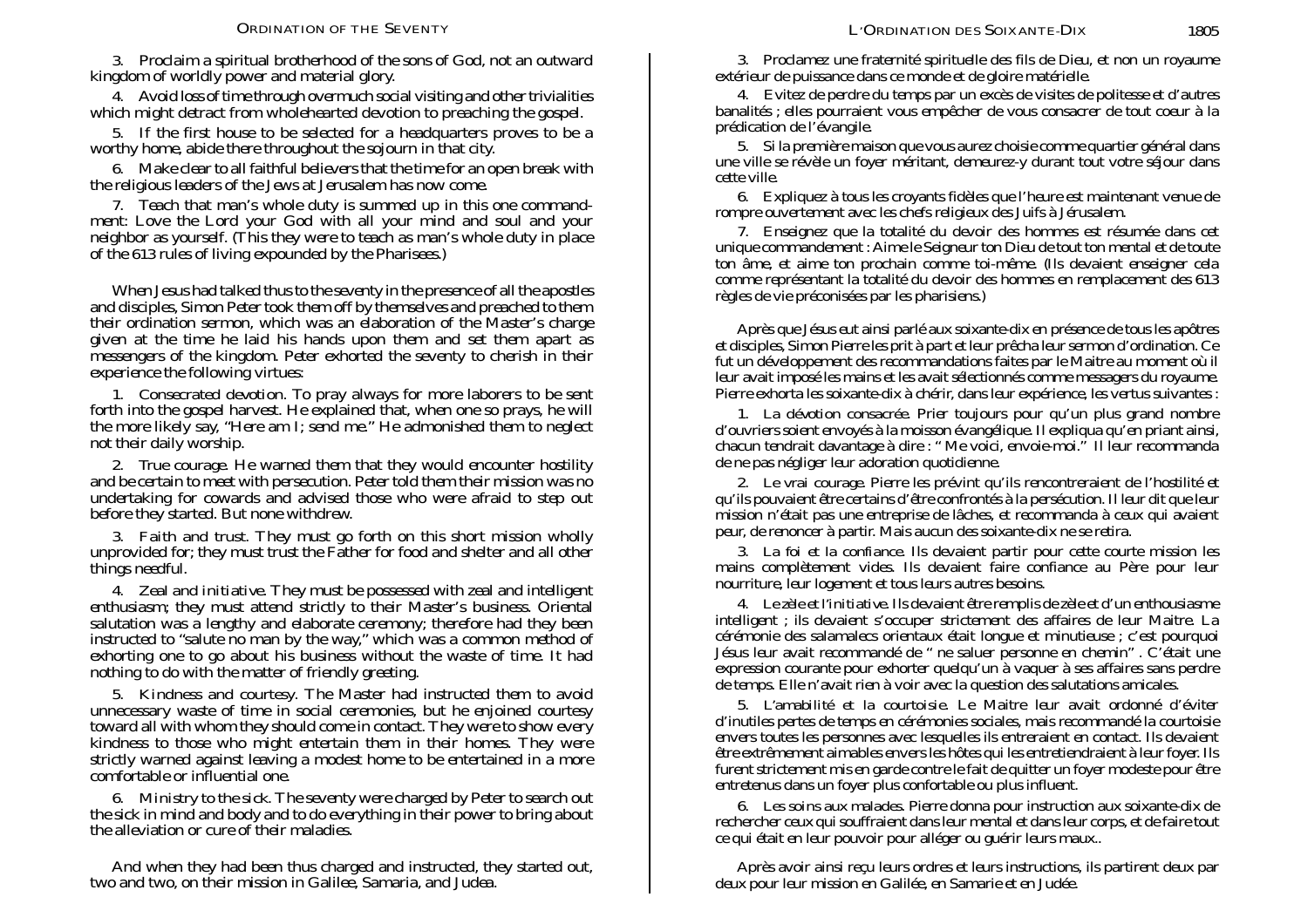Although the Jews had a peculiar regard for the number seventy, sometimes considering the nations of heathendom as being seventy in number, and although these seventy messengers were to go with the gospel to all peoples, still as far as we can discern, it was only coincidental that this group happened to number just seventy. Certain it was that Jesus would have accepted no less than half a dozen others, but they were unwilling to pay the price of forsaking wealth and families.

## 5. MOVING THE CAMP TO PELLA

Jesus and the twelve now prepared to establish their last headquarters in Perea, near Pella, where the Master was baptized in the Jordan. The last ten days of November were spent in council at Magadan, and on Tuesday, December 6, the entire company of almost three hundred started out at daybreak with all their effects to lodge that night near Pella by the river. This was the same site, by the spring, that John the Baptist had occupied with his camp several years before.

After the breaking up of the Magadan Camp, David Zebedee returned to Bethsaida and began immediately to curtail the messenger service. The kingdom was taking on a new phase. Daily, pilgrims arrived from all parts of Palestine and even from remote regions of the Roman Empire. Believers occasionally came from Mesopotamia and from the lands east of the Tigris. Accordingly, on Sunday, December 18, David, with the help of his messenger corps, loaded on to the pack animals the camp equipage, then stored in his father's house, with which he had formerly conducted the camp of Bethsaida by the lake. Bidding farewell to Bethsaida for the time being, he proceeded down the lake shore and along the Jordan to a point about one-half mile north of the apostolic camp; and in less than a week he was prepared to offer hospitality to almost fifteen hundred pilgrim visitors. The apostolic camp could accommodate about five hundred. This was the rainy season in Palestine, and these accommodations were required to take care of the ever-increasing number of inquirers, mostly earnest, who came into Perea to see Jesus and to hear his teaching.

David did all this on his own initiative, though he had taken counsel with Philip and Matthew at Magadan. He employed the larger part of his former messenger corps as his helpers in conducting this camp; he now used less than twenty men on regular messenger duty. Near the end of December and before the return of the seventy, almost eight hundred visitors were gathered about the Master, and they found lodging in David's camp.

### 6. THE RETURN OF THE SEVENTY

On Friday, December 30, while Jesus was away in the near-by hills with Peter, James, and John, the seventy messengers were arriving by couples, accompanied by numerous believers, at the Pella headquarters. All seventy were assembled at the teaching site about five o'clock when Jesus returned to the camp. The evening meal was delayed for more than an hour while these enthusiasts for the gospel of the kingdom related their experiences. David's messengers had brought much of this news to the apostles during previous weeks, but it was truly inspiring to hear these newly ordained teachers of the gospel personally tell how their message had been received by hungry Jews and gentiles. At last Jesus

Les Juifs avaient une estime particulière pour le nombre 70 et considéraient parfois les nations du monde païen comme étant au nombre de 70. Bien que les 70 messagers eussent mission de porter l'évangile à tous les peuples, ce fut, autant que nous puissions nous en rendre compte, une simple coïncidence que leur groupe comportât exactement 70 membres. Jésus en aurait certainement accepté une demi-douzaine de plus, mais ils n'étaient pas prêts à payer le prix en abandonnant leur fortune et leur famille.

#### 5. LE TRANSFERT DU CAMP À PELLA

Jésus et les douze se préparèrent maintenant à établir leur quartier général en Pérée, près de Pella, où le Maitre avait été baptisé dans le Jourdain. Les dix derniers jours de novembre se passèrent en conseils à Magadan. Le mardi 6 décembre, toute la compagnie, comprenant près de trois-cents personnes, partit au lever du jour avec ses bagages pour loger, la nuit suivante, près de Pella, au bord du fleuve. Elle s'installa près de la source, à l'endroit même que Jean le Baptiste avait occupé avec son camp plusieurs années auparavant.

Après la levée du camp de Magadan, David Zébédée revint à Bethsaïde et commença aussitôt à réduire le service des messagers. Le royaume entrait dans une nouvelle phase. Des pèlerins arrivaient quotidiennement de toutes les parties de la Palestine et même des régions lointaines de l'empire romain. Des croyants venaient parfois de Mésopotamie et des pays situés à l'orient du Tigre. En conséquence, le dimanche 18 décembre, David, avec l'aide de son corps de messagers, chargea, sur des bêtes de somme, le matériel de camp alors emmagasiné dans la maison de son père, matériel avec lequel il avait précédemment organisé le camp de Bethsaïde près du lac et fit pour un temps ses adieux à Bethsaïde. Il descendit le long de la rive du lac et du Jourdain jusqu'à un point situé à environ un kilomètre au nord du camp apostolique. En moins d'une semaine, il fut prêt à offrir l'hospitalité à près de quinze-cents pèlerins visiteurs. Le camp apostolique pouvait recevoir environ cinq-cents personnes. C'était la saison des pluies en Palestine, et ce dispositif était nécessaire pour héberger le nombre croissant de gens, la plupart sérieux, qui cherchaient des informations et qui venaient en Pérée pour voir Jésus et entendre son enseignement.

David fit tout cela de sa propre initiative, bien qu'il eût pris conseil de Philippe et de Matthieu à Magadan. Il employa la majeure partie de son ancien corps de messagers pour l'aider à diriger ce camp. Le service proprement dit des messagers fut réduit à moins de vingt hommes. Vers la fin de décembre et avant le retour des soixante-dix, près de huit-cents visiteurs étaient rassemblés autour du Maitre et ils trouvaient à se loger au camp de David.

### 6. LE RETOUR DES SOIXANTE-DIX

Le vendredi 30 décembre, tandis que Jésus s'était éloigné dans les collines voisines avec Pierre, Jacques et Jean, les soixante-dix messagers arrivaient, deux par deux, au quartier général de Pella, accompagnés par de nombreux croyants. Vers cinq heures de l'après-midi, lorsque Jésus revint au camp, tous les soixante-dix étaient réunis à l'endroit où il enseignait. Le repas du soir fut retardé de plus d'une heure, pendant laquelle ces enthousiastes de l'évangile du royaume racontèrent leurs expériences. Les messagers de David avaient rapporté beaucoup de ces nouvelles aux apôtres durant les semaines précédentes, mais il fut vraiment inspirant d'entendre ces éducateurs de l'évangile, dont l'ordination était récente, raconter personnellement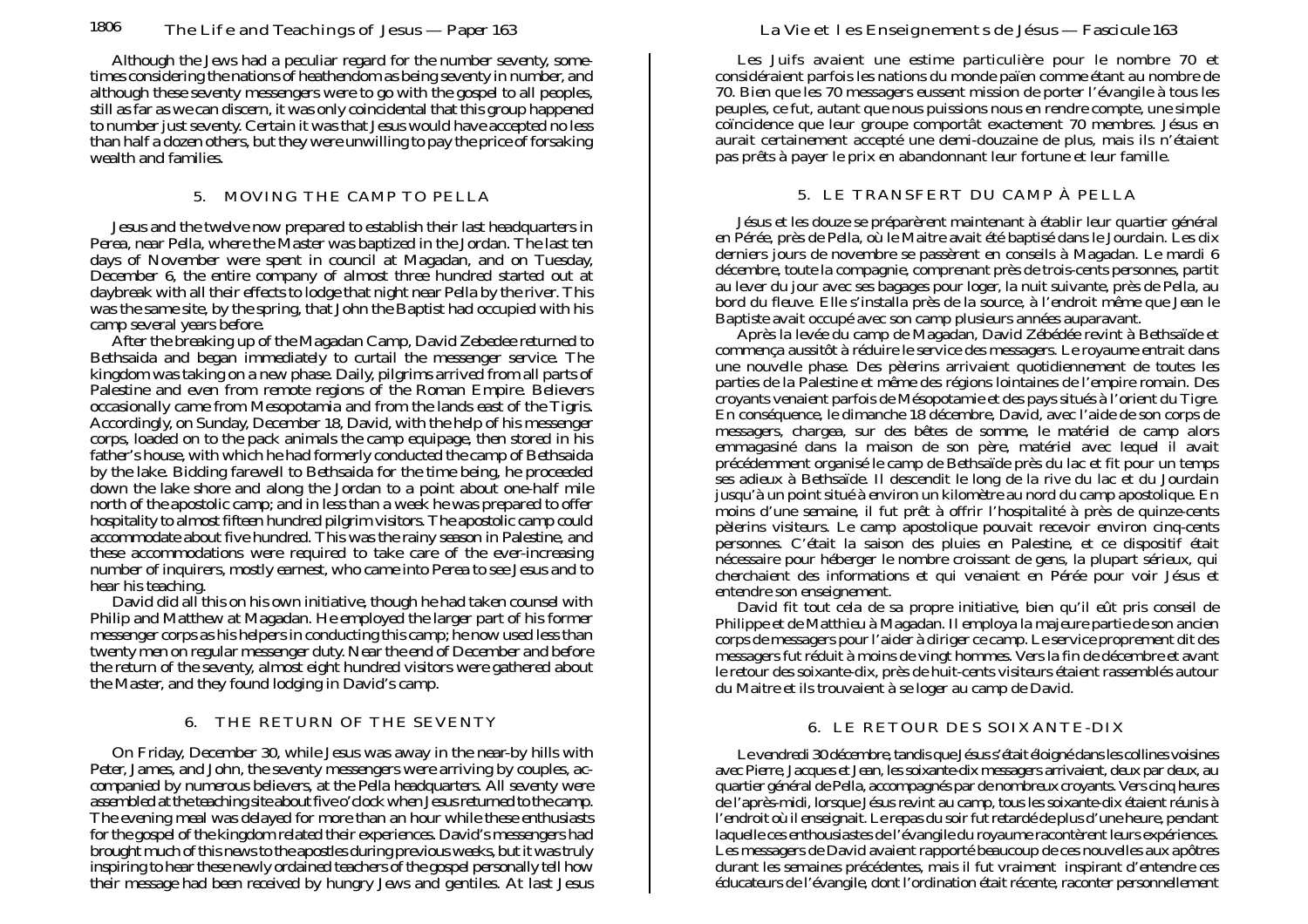was able to see men going out to spread the good news without his personal presence. The Master now knew that he could leave this world without seriously hindering the progress of the kingdom.

When the seventy related how "even the devils were subject" to them, they referred to the wonderful cures they had wrought in the cases of victims of nervous disorders. Nevertheless, there had been a few cases of real spirit possession relieved by these ministers, and referring to these, Jesus said: "It is not strange that these disobedient minor spirits should be subject to you, seeing that I beheld Satan falling as lightning from heaven. But rejoice not so much over this, for I declare to you that, as soon as I return to my Father, we will send forth our spirits into the very minds of men so that no more can these few lost spirits enter the minds of unfortunate mortals. I rejoice with you that you have power with men, but be not lifted up because of this experience but the rather rejoice that your names are written on the rolls of heaven, and that you are thus to go forward in an endless career of spiritual conquest."

And it was at this time, just before partaking of the evening meal, that Jesus experienced one of those rare moments of emotional ecstasy which his followers had occasionally witnessed. He said: "I thank you, my Father, Lord of heaven and earth, that, while this wonderful gospel was hidden from the wise and self-righteous, the spirit has revealed these spiritual glories to these children of the kingdom. Yes, my Father, it must have been pleasing in your sight to do this, and I rejoice to know that the good news will spread to all the world even after I shall have returned to you and the work which you have given me to perform. I am mightily moved as I realize you are about to deliver all authority into my hands, that only you really know who I am, and that only I really know you, and those to whom I have revealed you. And when I have finished this revelation to my brethren in the flesh, I will continue the revelation to your creatures on high."

When Jesus had thus spoken to the Father, he turned aside to speak to his apostles and ministers: "Blessed are the eyes which see and the ears which hear these things. Let me say to you that many prophets and many of the great men of the past ages have desired to behold what you now see, but it was not granted them. And many generations of the children of light yet to come will, when they hear of these things, envy you who have heard and seen them."

Then, speaking to all the disciples, he said: "You have heard how many cities and villages have received the good news of the kingdom, and how my ministers and teachers have been received by both the Jew and the gentile. And blessed indeed are these communities which have elected to believe the gospel of the kingdom. But woe upon the light-rejecting inhabitants of Chorazin, Bethsaida-Julias, and Capernaum, the cities which did not well receive these messengers. I declare that, if the mighty works done in these places had been done in Tyre and Sidon, the people of these so-called heathen cities would have long since repented in sackcloth and ashes. It shall indeed be more tolerable for Tyre and Sidon in the day of judgment."

The next day being the Sabbath, Jesus went apart with the seventy and said to them: "I did indeed rejoice with you when you came back bearing the good tidings of the reception of the gospel of the kingdom by so many people scattered throughout Galilee, Samaria, and Judea. But why were you so surprisingly elated? Did you not expect that your message would manifest power in its delivery? Did you go forth with so little faith in this gospel that you come back

comment leur message avait été reçu par les Juifs et les Gentils assoiffés de vérité. Enfin, Jésus pouvait voir des hommes allant répandre la bonne nouvelle en dehors de sa présence personnelle. Le Maitre savait désormais qu'il pouvait quitter ce monde sans porter un trop grave préjudice aux progrès du royaume.

Quand les soixante-dix racontèrent que " même les démons leur étaient soumis" , ils faisaient allusion aux cures merveilleuses qu'ils avaient opérées sur les victimes de désordres nerveux. Néanmoins, ces ministres avaient traité avec succès quelques cas de possession réelle par des esprits. Parlant de ces cas, Jésus dit : " Il n'est pas étonnant que ces esprits mineurs désobéissants vous soient assujettis, car j'ai vu Satan tomber du ciel comme un éclair. Mais ne vous réjouissez pas tant de cela, car je vous déclare que, dès mon retour auprès de mon Père, nous enverrons notre esprit conjoint dans le mental même des hommes, de sorte que ces quelques rares esprits égarés ne pourront plus pénétrer dans le mental des mortels infortunés. Je me réjouis avec vous de ce que vous ayez de l'influence sur des hommes, mais ne tirez pas vanité de cette expérience. Réjouissez-vous plutôt d'avoir vos noms inscrits dans les archives du ciel et d'être ainsi certains de progresser dans une carrière sans fin de conquêtes spirituelles."

Ce fut à ce moment, juste avant de participer au repas du soir, que Jésus éprouva l'un des rares moments d'extase émotionnelle dont ses disciples aient eu l'occasion d'être témoins. Il dit : " Je te remercie, mon Père, Seigneur du ciel et de la terre, de ce que l'esprit ait révélé ces gloires spirituelles à ces enfants du royaume, alors que ce merveilleux évangile a été caché aux sages et aux pharisaïques. Oui, mon Père, tu as dû avoir plaisir à faire cela, et je me réjouis de savoir que la bonne nouvelle se répandra dans le monde entier, même après mon retour auprès de toi, quand je me serai remis à l'oeuvre que tu m'as donnée à accomplir. Je suis fortement ému quand je réalise que tu es sur le point de remettre toute autorité entre mes mains, que toi seul, tu sais réellement qui je suis et que, moi seul, je te connais réellement ainsi que ceux à qui je t'ai révélé. Quand j'aurai achevé cette révélation à mes frères dans la chair, je la poursuivrai auprès de tes créatures célestes."

Après avoir ainsi parlé au Père, Jésus se tourna vers ses apôtres et ses ministres pour s'adresser à eux : " Bénis soient les yeux qui voient et les oreilles qui entendent ces choses. Laissez-moi vous dire que bien des prophètes et bien des grands hommes des âges écoulés ont désiré contempler les choses que vous apercevez maintenant, mais cela ne leur fut pas accordé. Bien des générations futures d'enfants de lumière, quand elles en entendront parler, vous envieront, vous, qui les avez vues et entendues."

S'adressant ensuite à tous ses disciples, Jésus dit : " Vous avez entendu combien de villes et de villages ont reçu la bonne nouvelle du royaume, et comment mes ministres et éducateurs ont été accueillis par les Juifs comme par les Gentils. Bénies sont en vérité ces communautés qui ont choisi de croire à l'évangile du royaume. Mais malheur aux habitants de Chorazin, de Bethsaïde-Julias et de Capharnaüm, qui rejettent la lumière, ces cités qui n'ont pas bien accueilli ces messagers. Je proclame que, si les puissantes oeuvres accomplies en ces lieux l'avaient été à Tyr et à Sidon, les habitants de ces villes dites païennes auraient depuis longtemps fait pénitence sous le sac et la cendre. En vérité, au jour du jugement, le sort de Tyr et de Sidon sera plus supportable que le leur."

Le lendemain étant un jour de sabbat, Jésus réunit les soixante-dix à part et leur dit : " En vérité, je me suis réjoui quand vous êtes revenus avec la bonne nouvelle que l'évangile du royaume avait été accueilli par tant de gens dispersés en Galilée, en Samarie et en Judée. Mais pourquoi votre exultation est-elle empreinte de surprise ? N'espériez-vous pas que la délivrance de votre message se manifesterait avec puissance ? Etiez-vous partis avec si peu de foi dans cet évangile pour que